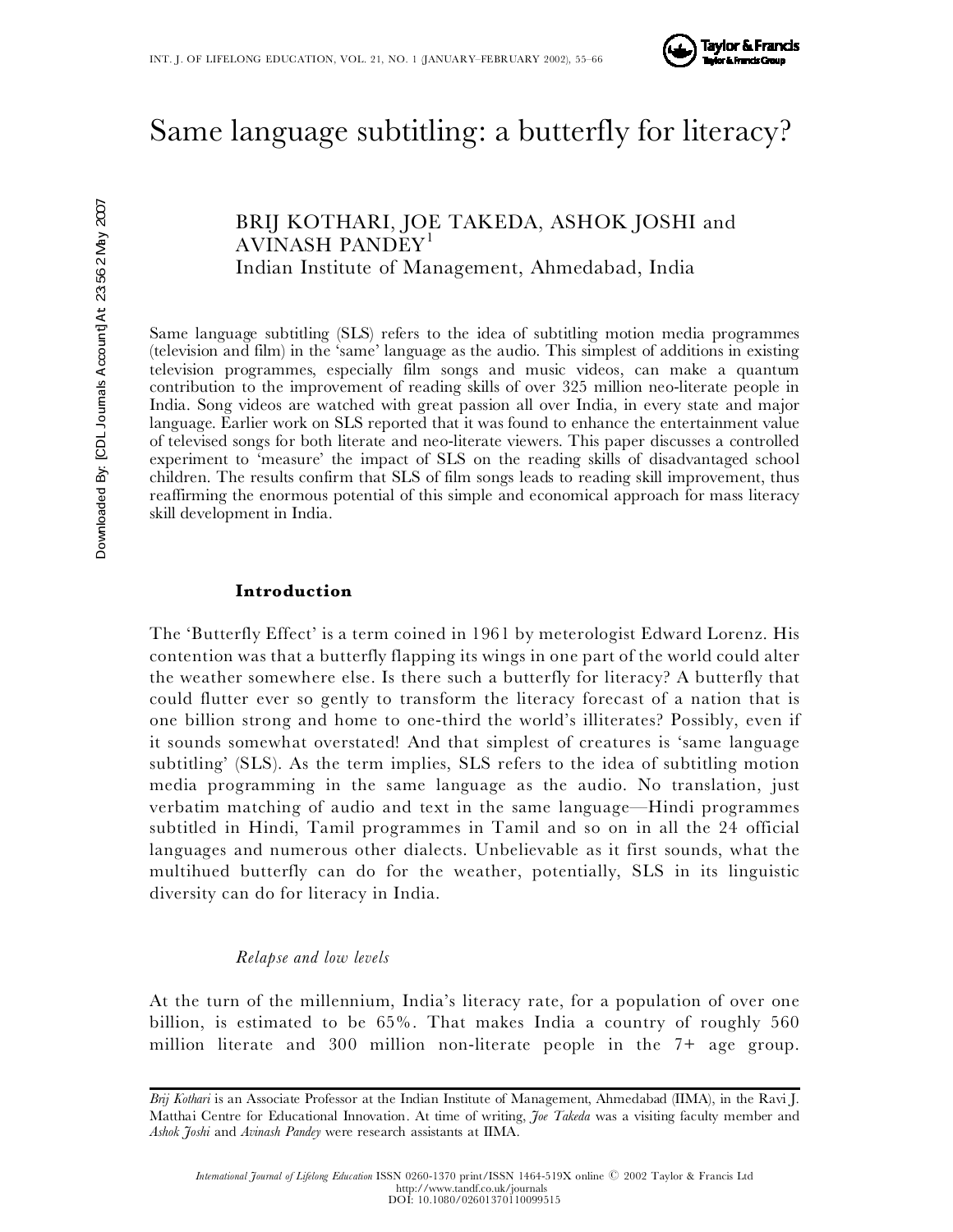There are, however, no statistics available on the skill levels of the 560 million whom we call 'literate'. What percentage is literate at competencies above Grade V or even Grade III levels? How many of the so-called literates can read a newspaper? Write a letter? Fill out applications? These are important questions in a country where an ability to merely sign one's name often gets equated with literacy.

A conservative guesstimate of the semi or neo-literate<sup>2</sup> population is 325 million. This is roughly 60% of those we consider to be literate. Thus, a challenge of gargantuan proportions facing India is not only to make one-third of its population partially literate but also to create opportunities for another one-third to move from partial to functional and irreversible literacy.<sup>3</sup> This move is necessary in a lifelong sense, since literacy skills beyond a minimally functional level have the potential to expand the scope of informed choice, decision-making and opportunities for the family in unpredictable ways. The National Literacy Mission (NLM), created in 1988, has enjoyed considerable success in creating large numbers of semi-neo literates through its Total Literacy campaigns (TLCs). However, the post-literacy (PL) (read Post-Neo-Literacy) agenda has lacked imagination. In fact, according to the NLM's own Report of the Expert Group (1994), neo-literates' relapse into illiteracy could be as high as 40%.

# *Everyday literacy*

Literacy skills, like any other skill, need constant practice for maintenance or improvement. Unfortunately, literacy transactions are often absent in the lives of many neo-literates because they have not yet attained the minimally functional level. The PL agenda of the NLM has relied heavily on neoliterates' enrolment in PL centres. Generally, the classes are held in the evening or at night. Nationally, actual participation was found to be as low as 31.51% of the 'proposed' 13.4 million neo-literates (NLM 1994). As it is, the proposed number of neo-literates targetted by the NLM is a small fraction of the national pool of people with some but lower than functional literacy skills. And here too, participation in PL centres is less than a third of the target. Furthermore, participation in PL and/or continuing education (CE) centres is programmatic and therefore limited in duration. How does a partially literate person, then, continually improve one's skills throughout life? This is where the concepts of everyday and lifelong literacy transactions assume critical importance.

In the everyday context, the national strategy has depended on the creation of libraries and making available wall-papers, magazines and other reading material designed for neo-literates. Both the PL/CE centre approach and the creation of learning spaces and material for literacy as pursued by the NLM are necessary but grossly insufficient in terms of sustained and broad-based reach. Generally, in these situations, the contact with participants tends to be short term and costly, serving only a small percentage of the partially literate population. Most seriously, these strategies require the learner to be highly self-motivated for post and lifelong literacy.

Lifelong literacy cannot be achieved through fixed duration projects but requires the integration of skill-practice into everyday life. For 325 million neo-literates, this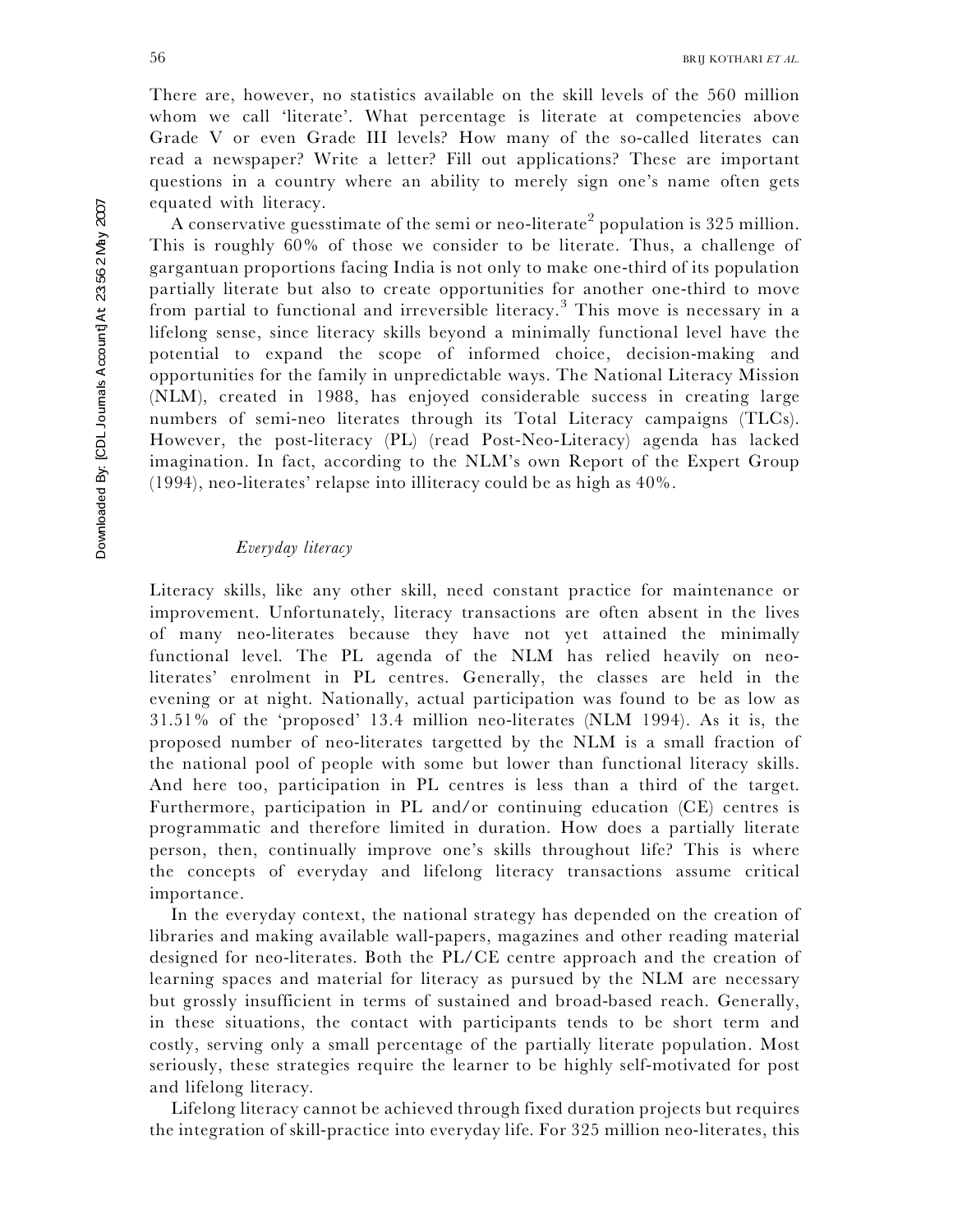is impossible to achieve without a creative use of the mass media. National policy on literacy has been lacking *vis-a`-vis* mass media. According to the NLM's Web site:

All India Radio (AIR) and Television (Doordarshan) are playing a positive role in: disseminating the message of literacy, broadcasting radio plays and telecasting short films on adult education, organizing interviews, quizzes and 'quickies' to sensitise the viewers about the objectives of the NLM.<sup>4</sup>

The role of the media is primarily seen to be motivational—to disseminate the message and sensitize viewers but not to create an environment in which direct literacy interactions can be unleashed between the people and media. SLS is one approach that can spawn through television an endless volley of effortless reading transactions. In the long run, it can not only promote a culture of literacy, but also, almost surreptitiously, raise the skill levels of a nation.

According to the annual report compiled by the Audience Research Unit of Doordarshan (National Television), 479.1 million, a little less than half of India has access to television (Table 1). On the whole, there are nearly 27 million more rural viewers than urban viewers. From 27.8 million TV homes in 1990, TV had arrived in 69.1 million homes by 1999. In the 1990s, increase in the number of TV homes was 10–14% annually. Recently this figure has stabilized to an annual increase of 10%.

Television clearly commands an overwhelming share of media presence in an average Indian household. The dominance of television is matched in programming only by the insatiable appetite for film-based entertainment. SLS capitalizes on this powerful union of television and film to infuse everyday entertainment with reading practice. This simplest of additions in popularly watched song programmes can contribute to literacy, not by compromising entertainment but by enhancing it. The potential of SLS in India and its popularity with viewers has been discussed elsewhere (see Kothari 1998, 1999, 2000, Kothari and Takeda 2000). d'Ydewalle *et al*. (1991) have tracked eye-ball movement to prove that reading of television subtitles is automatic and unavoidable. Parks (1994) cites a number of research studies that have found that captioned TV enhances language and literacy, including reading skills, comprehension and vocabulary, among students of English as a second language (ESL). In the next section, we describe a controlled experiment, conducted in a primary school, to explore the effects of SLSed songs on the reading skills of neoliterates.

# **School experiment** 5

### *Methods*

A two-phase study design with a pre- and post-test was followed. The experiment was conducted over a three-month period at the Memnagar Primary School, located in the heart of Ahmedabad city. The school is representative of most government primary schools. The medium of instruction at the school is Gujarati. Hindi is taught from grade V. Enrolment at the school is entirely from lowincome families—primarily children of migrants from the states of Madhya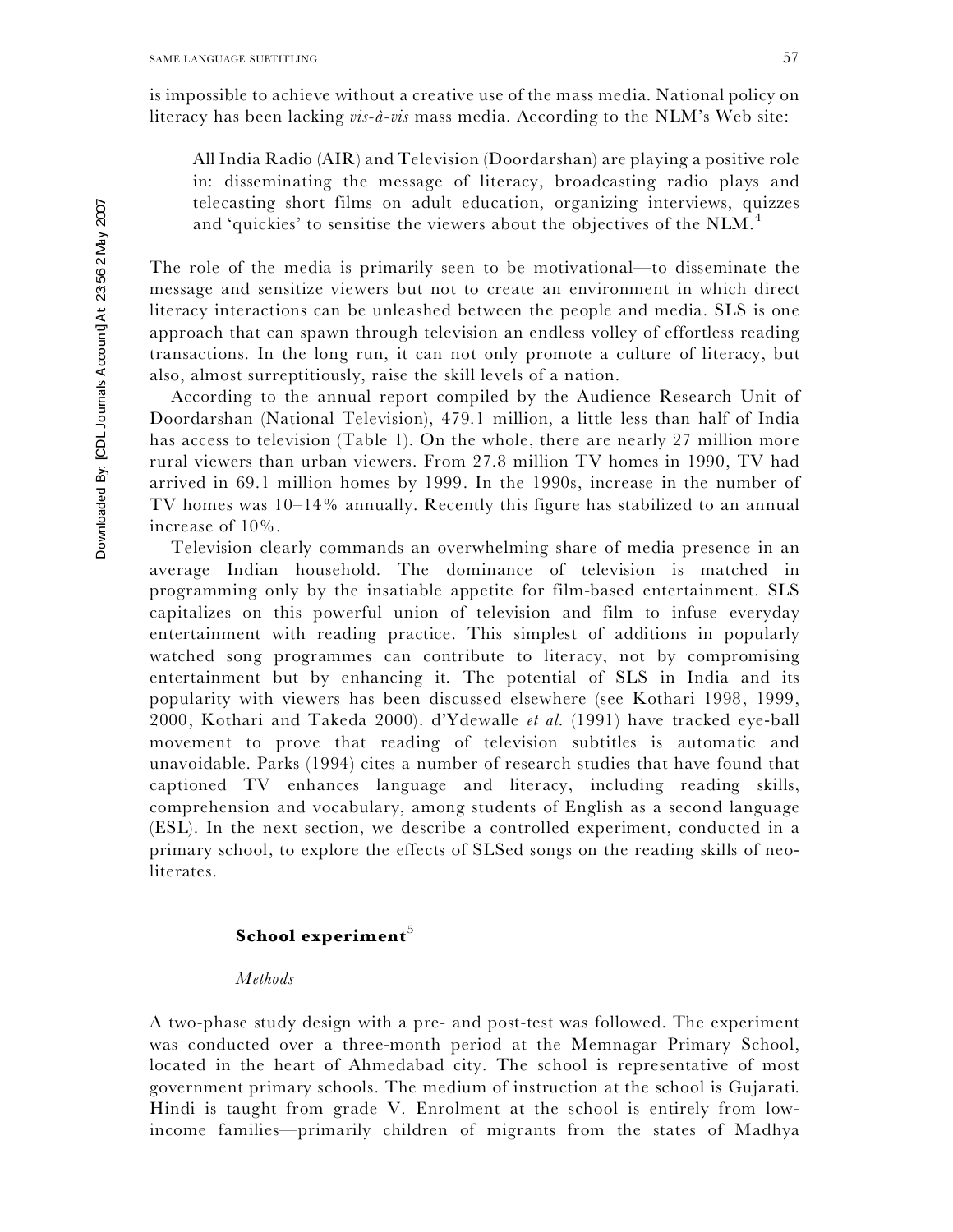|               | Urban | Rural | Total |
|---------------|-------|-------|-------|
| TV homes      | 36.9  | 32.2  | 69.1  |
| Home viewers  | 191.4 | 170.7 | 362.1 |
| Other viewers | 35.0  | 82.4  | 117.4 |
| Total viewers | 226.4 | 253.1 | 479.5 |

**Table 1. TV homes and viewers (millions).**

Source: Doordarshan (1999: 29).

Pradesh, Rajasthan and rural Gujarat. They now live in nearby slums and generally work as labourers, hawkers and small traders. The total number of students enrolled in grades I to VII (the maximum attainable at the school), was 458 at the time of the experiment. No fee is charged. Children automatically progress from grade I to V regardless of internal exams. Teachers are instructed from the school administration not to fail anyone because that could lead to child dropout. In grade V, children take a State Board exam, which is the only filtering point up until then. As a consequence, it is not uncommon to find children in grades IV and V who can barely read from their own textbooks. Since many children are first generation learners, the parents' role in their education at home is minimal. The school has no electricity despite being in the heart of the city. For the experiment, electricity had to be 'brought' from an adjoining residential flat.

Three mixed groups were created from all the students' of grade IV and V. Each group had 46 children. The groups had an equal number of children from both grade levels and had the same male–female ratio (58% male and 42% female). Hindi film songs recorded from *Chitrahaar* <sup>6</sup> were subtitled earlier. Groups received one of the following treatments:

- *Subtitle*: five subtitled Hindi film songs were shown in each session, three sessions/ week, generally; 7
- $\bullet$  *W/O subtitle*: same five Hindi film songs, but without subtitles, were shown in each session (three sessions/week); and
- . *Control*: control group, which saw no songs.

A session was comprised of five songs to mimic the 30 minutes duration of the *Chitrahaar* programme. A test was designed, not to measure functional literacy and its various dimensions, not even reading and its facets of comprehension, fluency, etc., but vary narrowly to measure recognition/reading of syllables and words. Within the short time frame of the experiment and the basic levels of literacy we were working with, one could, at best, expect improvement in syllable and word reading ability. If improvement even in this narrow sense could be proven to result from subtitling, then it is confirmed that viewers do not just ignore the subtitles but read them, and one can expect higher order improvement with more frequent and longer term exposure to subtitling.

The test contained four blocks of unconnected words. In the first block there were 38 mono-syllable words and in each of the second, third, and fourth blocks, there were 20 words of two, three and four syllables respectively. The mono-syllable words were created to cover all the sounds and *matras* (roughly translated as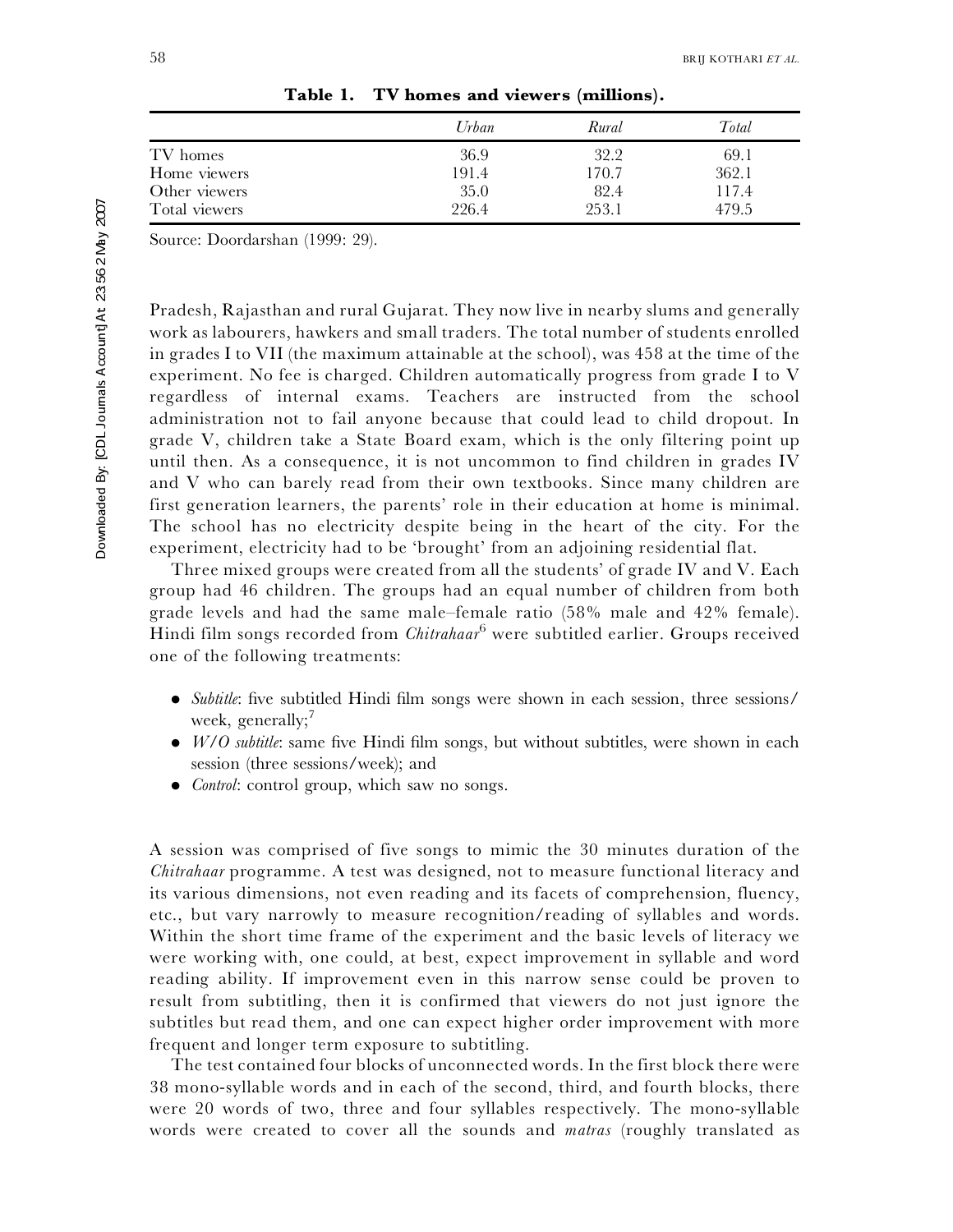vowels) existing in Hindi. The 2–4 syllable words were taken randomly from the songs shown. Children's reading of the words was recorded and simultaneously marked for mistakes—syllable-wise—on a separate sheet. Syllable-wise marking means that, in each word, only the syllables read wrongly were marked. This ensured an accurate measure of changes in reading ability at the syllable level. Since all the words were unconnected, it is unlikely that merely practice in the pre-test could have led to any significant improvement in the post-test conducted after a gap of over three months. The exact same pre- and post-test instrument was used to measure reading ability. The post-test was conducted after a total of 35 viewing sessions spanning a three month period.

Scoring of the tests looked at the number of syllables read correctly in the monosyllable block and the number of syllables and words read correctly in each of the 2–4 syllable blocks.

#### *Results*

Test scores are reported as follows:

- T-1: number of syllables read correctly in the mono-syllable block.<br>■ T-2: S=number of syllables read correctly in the two-syllable block.
- - W=number of words read correctly in the two-syllable block.
- . T-3: S=number of syllables read correctly in the three-syllable block. W=number of words read correctly in the three-syllable block.
- . T-4: S=number of syllables read correctly in the four-syllable block. W=number of words read correctly in the four-syllable block .

For two group comparisons, t-tests were used. For three group comparisons, an analysis of variance was done.

*Pre-test.* The pre-test results confirm that no two groups were significantly different from each other at the  $p \leqslant 0.05$  level. Group means for the above test scores were very similar. The slightly higher scores tended to be in the Control group. There was no such pattern of difference between the Subtitle and W/O Subtitle groups (Table 2). For all the three groups, the results of the reading exercises were

| Group                               | Pre-test means          |                         |                      |                         |                      |                         |                      |
|-------------------------------------|-------------------------|-------------------------|----------------------|-------------------------|----------------------|-------------------------|----------------------|
|                                     | $T-1$                   |                         | $T-2$                | $T-3$                   |                      | $T-4$                   |                      |
|                                     |                         |                         | W                    |                         | W                    |                         | W                    |
| Subtitle<br>W/O subtitle<br>Control | 19.91<br>20.93<br>21.80 | 23.71<br>23.86<br>23.40 | 8.34<br>8.47<br>8.98 | 36.56<br>34.33<br>35.24 | 7.10<br>6.44<br>7.76 | 54.20<br>53.07<br>56.73 | 7.98<br>7.67<br>9.46 |

**Table 2. Pre-test means.**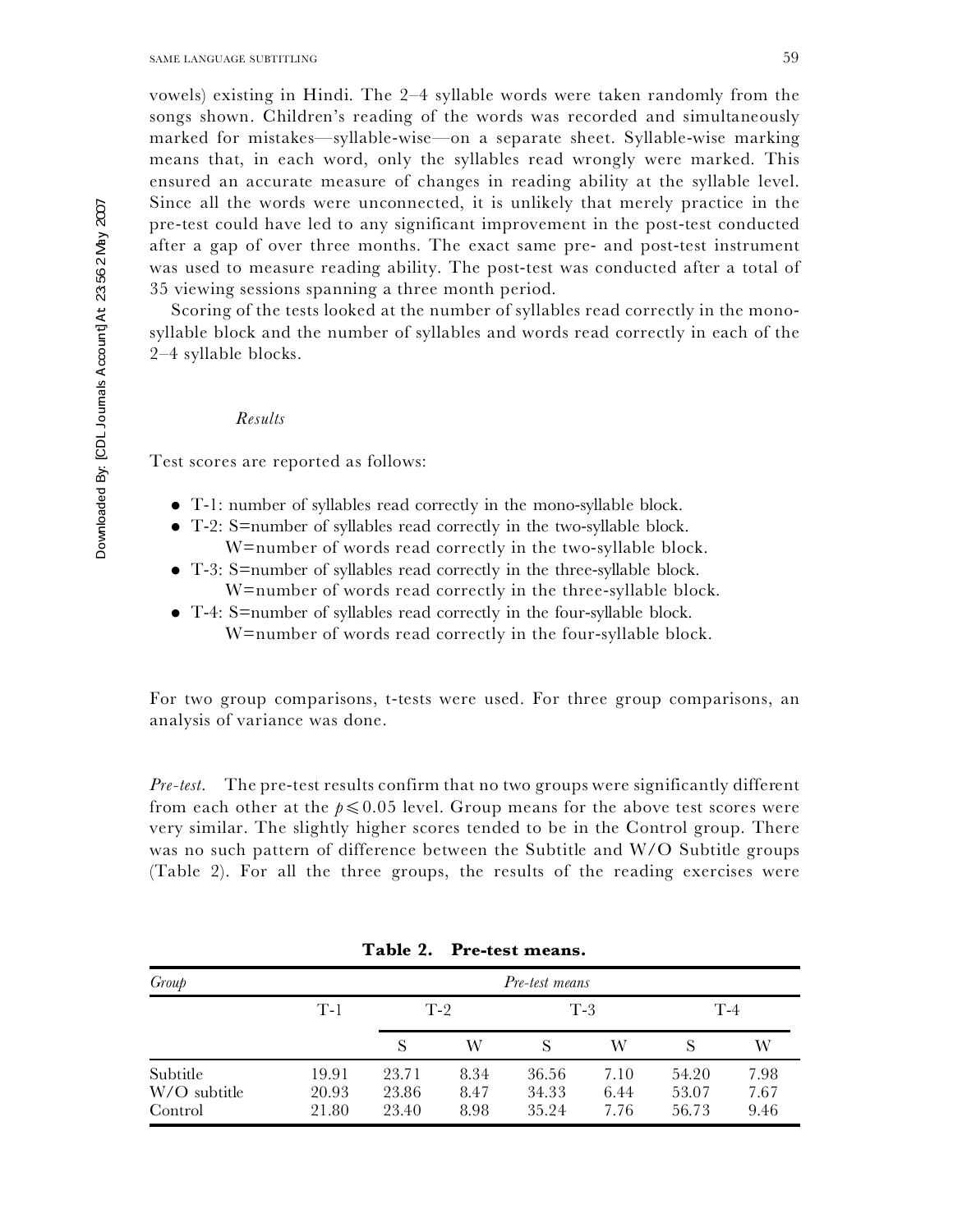independent of sex. As expected, the pre-test means of certain scores were significantly higher for grade V as compared to grade IV students.

*Post- and pre-test comparisons.* Table 3 shows the mean improvements in reading skills for each group. On average, a child in the Subtitle group read 1.57 syllables more in the post-test score for the mono-syllable block. He/she read 2.93 syllables more and 1.51 words more in the scores for the two-syllable block and so on. On every score, the mean improvement of the Subtitle group is the highest, followed by the W/O Subtitle group and lastly the Control Group. Group comparisons of means that were found to be significantly different  $(p \leq 0.05)$  are italicized. For instance, improvement in the Subtitle group was more than in the control group on several scores (T-1, T-2-S, T2-W, T-4-S) at  $p \le 0.05$ . There were no statistically significant differences found between the Subtitle and W/O Subtitle group and between the W/O Subtitle and Control group, on any score.

These findings can be interpreted as follows but would need to be borne out by a much longer study: Gujarati children's Hindi reading skills can improve, at least initially, simply from exposure to the language, even through unsubtitled songs. However, this is not likely to result in rapid or sustained improvement for most

**Table 3. Comparison of treatment groups: post-test minus pre-test result (means).**

| Group                               | Pre-test means          |                      |                      |                      |                      |                      |                      |  |
|-------------------------------------|-------------------------|----------------------|----------------------|----------------------|----------------------|----------------------|----------------------|--|
|                                     | $T-1$                   | $T-2$                |                      | $T-3$                |                      | $T-4$                |                      |  |
|                                     |                         | S                    | W                    | S                    | W                    | S                    | W                    |  |
| Subtitle<br>W/O subtitle<br>Control | 1.57<br>0.62<br>$-0.56$ | 2.93<br>1.33<br>0.84 | 1.51<br>0.44<br>0.35 | 4.15<br>2.49<br>1.95 | 1.29<br>0.86<br>0.55 | 5.29<br>3.72<br>1.49 | 1.39<br>0.95<br>0.39 |  |

| Male                                |                         |                      |                         |                      |                      |                      |                         |
|-------------------------------------|-------------------------|----------------------|-------------------------|----------------------|----------------------|----------------------|-------------------------|
| Group                               | $T-1$                   | $T-2$                |                         | $T-3$                |                      | $T-4$                |                         |
|                                     |                         | S                    | W                       | S                    | W                    | S                    | W                       |
| Subtitle<br>W/O subtitle<br>Control | 1.52<br>0.59<br>$-1.08$ | 2.24<br>1.08<br>0.67 | 0.88<br>0.12<br>$-0.08$ | 3.60<br>3.15<br>1.96 | 1.36<br>1.19<br>0.38 | 5.76<br>3.35<br>0.21 | 1.68<br>0.96<br>$-0.21$ |
| Female                              |                         |                      |                         |                      |                      |                      |                         |
| Group                               | $T-1$                   | $T-2$                |                         |                      | $T-3$                |                      | $T-4$                   |
|                                     |                         | S                    | W                       | S                    | W                    | S                    | W                       |
| Subtitle<br>W/O subtitle<br>Control | 1.65<br>0.67<br>0.05    | 4.00<br>1.71<br>1.05 | 2.50<br>0.94<br>0.89    | 5.00<br>1.47<br>1.94 | 1.19<br>0.35<br>0.78 | 4.50<br>4.29<br>3.29 | 0.94<br>0.94<br>1.24    |

**Table 4. Gender comparison: post-test minus pre-test result (means).**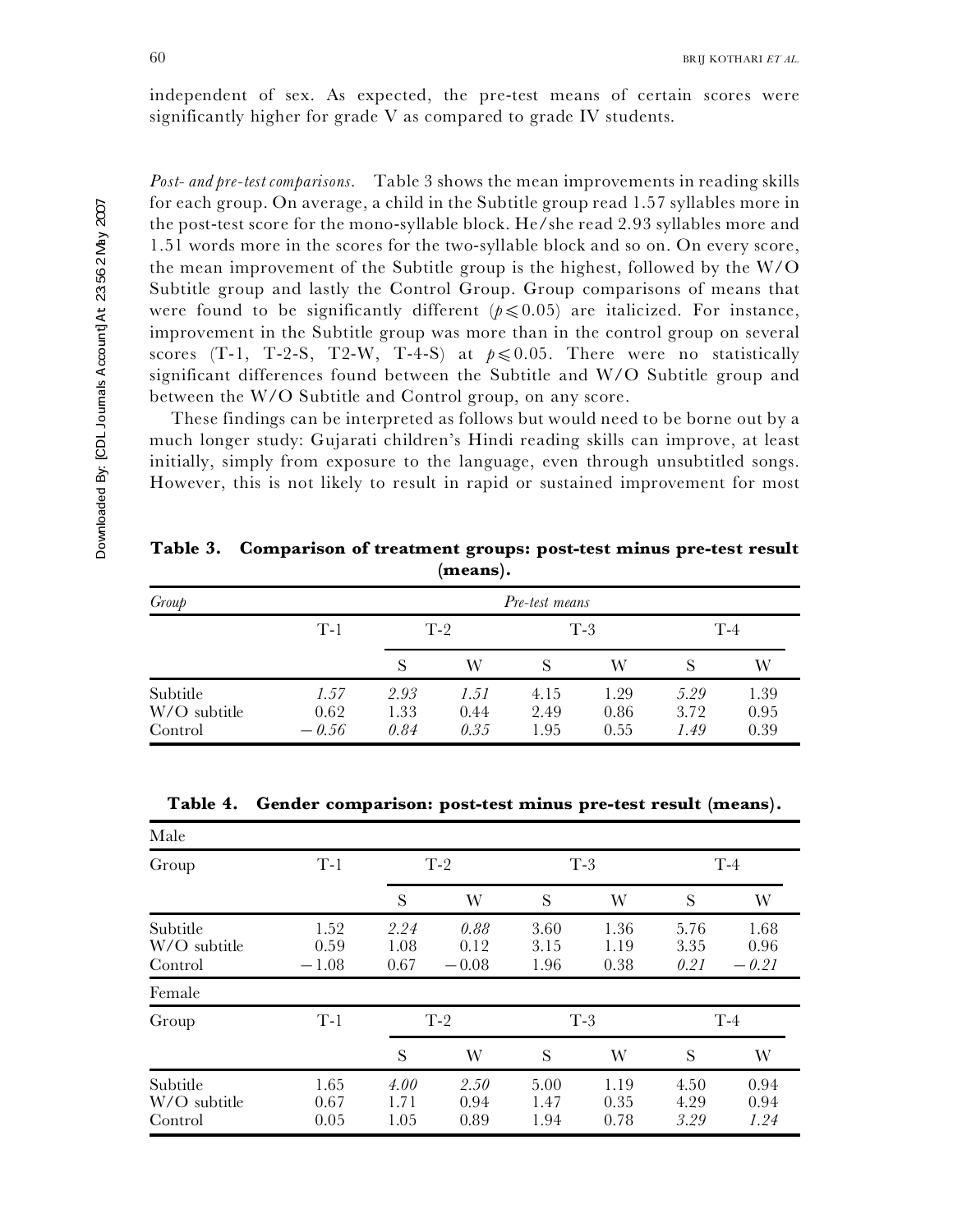people. A surer approach to reading improvement is to show subtitled songs (since the improvement was also statistically significant).

Comparison of the performance of boys and girls (Table 4) reveals that girls in the Subtitle group improved more than boys in the same group while reading the twosyllable block  $(p \le 0.05)$ . Girls also tended to have higher means than boys in the Subtitle group but all of the scores were statistically significant. Although it is premature to explain this finding, it is possible that girls tend to know the lyrics of popular songs better to begin with (since they are more home-bound and thus listen to the radio and watch TV more). However, we do not know this for sure. A longer-term experiment comparing girls and boys is required.

For every block, the score at the syllable level was combined with the score at the word level to arrive at a consolidated score (C), reported in Table 5. Half credit was given for correctly read syllables in otherwise incorrectly read words. For example, the consolidated score for the block of three-syllable words was calculated by assuming that six syllables read correctly, in otherwise incorrectly read words, is equivalent to correctly reading one three-syllable-word. This further analysis confirmed, more firmly, a similar pattern of statistically significant improvement in the subtitle group over, both, the Without Subtitle and Control groups (Table 5).

Statistically significant differences  $(p \leq 0.05)$  were found on C-2 score between the Subtitle and Control groups (marked '\*' in Table 5), and between the Subtitle and W/O Subtitle group (marked '#'). Reading improvement seems to have occurred most in the Subtitle group and this improvement is most observable in the mono- and two-syllable-word blocks. This is not surprising. In 35 viewing sessions, this is the extent of improvement one can expect from a neo-literate sample that could, to begin with, read only about 20 mono-syllables out of the 38 presented. For improvement to be measurable in three and four syllable words, more sustained exposure to SLS may be required.

This three-month experiment has shown that subtitling does indeed lead to syllable and word reading improvement, most apparent with mono-syllables. A safe corollary is that greater exposure to subtitling will also lead to reading improvement in general. If this is possible in a short span of less than 18 hours of exposure to subtitled songs, one can speculate what it can do over a lifetime of subtitled viewing. To hazard a guess, with the plethora of film-song programmes shown on TV, the average person probably watches at least two hours of songprogramming a week. Improvement comparable to that found in the experiment can be expected in nine weeks if all the songs that are telecast are also SLSed. Imagine the lifelong impact that SLSed songs could have on the millions of people in India. What would have already happened to reading skills by now if policy-makers could have taken a decision to subtitle all songs since the 1970s,

**Table 5. Group comparison of consolidated score: post-test minus pre-test result (means).**

| Group                    | $T-1$ or $C-1$ | C-2                    | $C-3$        | $C - 4$      |
|--------------------------|----------------|------------------------|--------------|--------------|
| Subtitle<br>W/O subtitle | 1.57<br>0.62   | $1.49*$ #<br>$0.55 \#$ | 1.34<br>0.84 | 1.35<br>0.94 |
| Control                  | $-.56$         | $0.38*$                | 0.60         | 0.38         |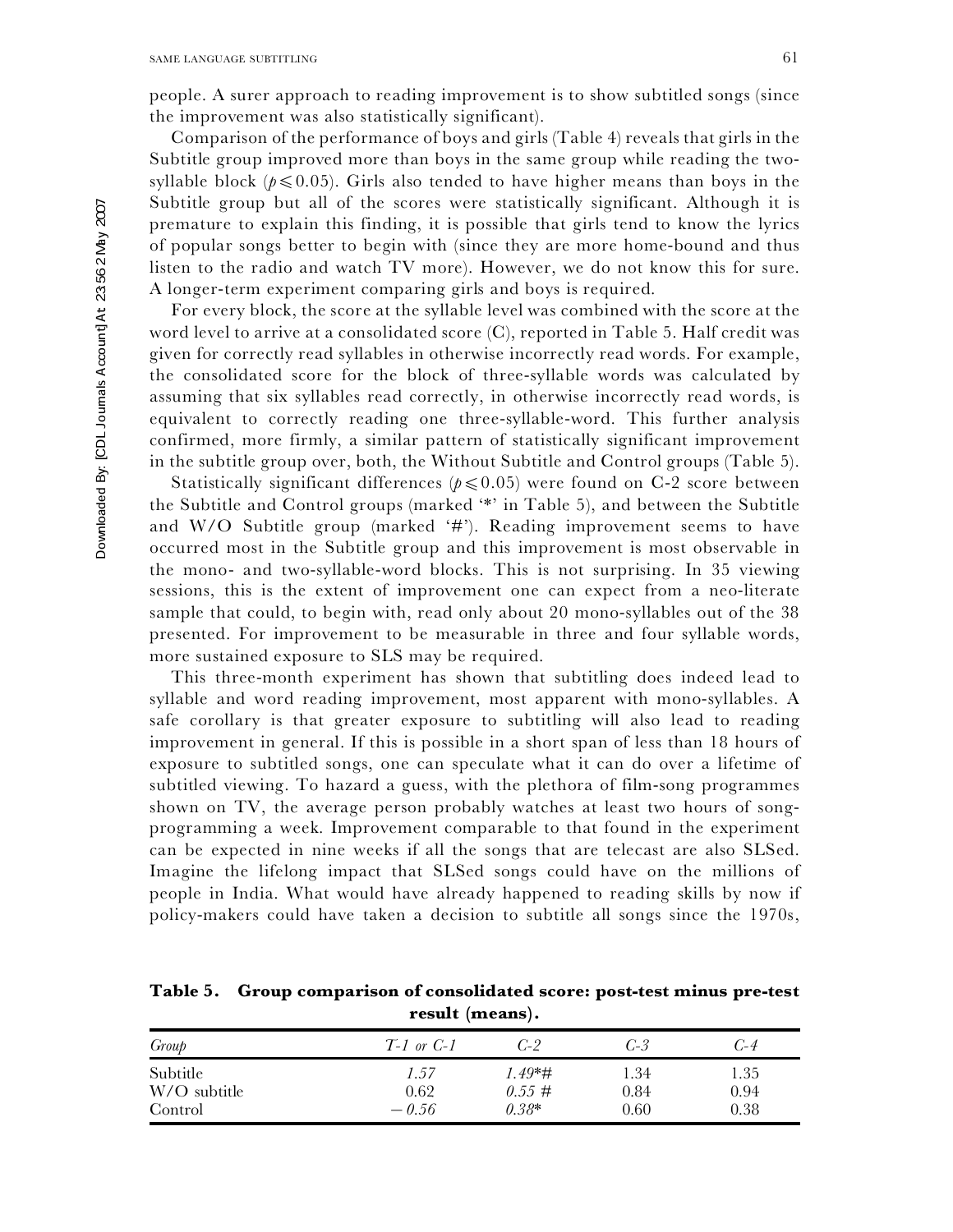when TV expanded rapidly, or in the late 1980s when NLM began generating millions of neo-literates through the campaign mode?

# **Same language subtitling: a beginning in Gujarat**

Same language subtitling is no more an idea with potential for 'experimental study' only. Gujarat is the first and only state where it recently became a reality. This has been possible due to the institutional collaboration of the Indian Institute of Management, Ahmedabad (Ravi J. Matthai Centre for Educational Innovation, RJMCEI), Doordarshan Kendra (DDK), Ahmedabad, 8 and the Development and Educational Communication Unit, DECU, of the Indian Space Research Organisation (ISRO). 9 Since May 1999, the weekly telecasts of *Chitrageet*—a programme of Gujarati film songs—are being subtitled in Gujarati. The subtitled words change colour to exactly match the audio, making it easy for neo-literates to follow the song. To measure the impact this could have on the reading skills of adults, 516 neo-literates are being closely monitored in Surendranagar and Ahmedabad districts of Gujarat. Data from the post-test are still being collected. A cursory comparison of pre- and post-test scores suggests that adults who watched the subtitled *Chitrageet* more frequently improved their syllable and word recognition skills 'measurably' more than others who did not watch the programme at all or watched it rarely.<sup>10</sup>

Hundreds of postcards received from literate and neo-literate viewers alike have almost unanimously been in favour of subtitling. From the responses it is clear that adults also read the subtitles, feel that subtitling enhances the entertainment value and make conscious links with learning. For example, improvement in language, reading, spelling and vocabulary improvement are ascribed to SLS, not only for themselves, but also for their children. Generally, people enjoy SLS because it helps them sing along, know the song lyrics, even write down parts of the song. Due to the complementary effect of sound and subtitles, many claim to 'hear' the songs better. For instance, Rameshbhai Naik, a painter from Kadi village in Mehsana district, wrote: 'A partially deaf member in my family started dancing while watching this programme'.

#### **Ridiculously economical**

Same language subtitling weaves lifelong literacy transactions in a home environment at a ridiculously low per-person cost as compared to what the NLM and states are spending for post-literacy today. Let us take the example of Gujarat. According to the 1993–1994 figures of the NLM (1994), a total of US\$616 000 were sanctioned for a proposed 0.815 million neo-literates in the state. Thus, the combined centre and state allocation for PL in the state is around US\$0.75 per person per year. Based on the 1991 census, the population estimate of Gujarat in 1993 was 43.2 million. This makes the 7+ population estimate in the same year around 37.2 million. The estimated literacy rate at the end of 1993 was 64.7%. That means that Gujarat then had around 24 million people considered to be literate. Here is where the first assumption is made. Neo-literacy will be higher in states with lower literacy rates. To suggest a rough scale for neo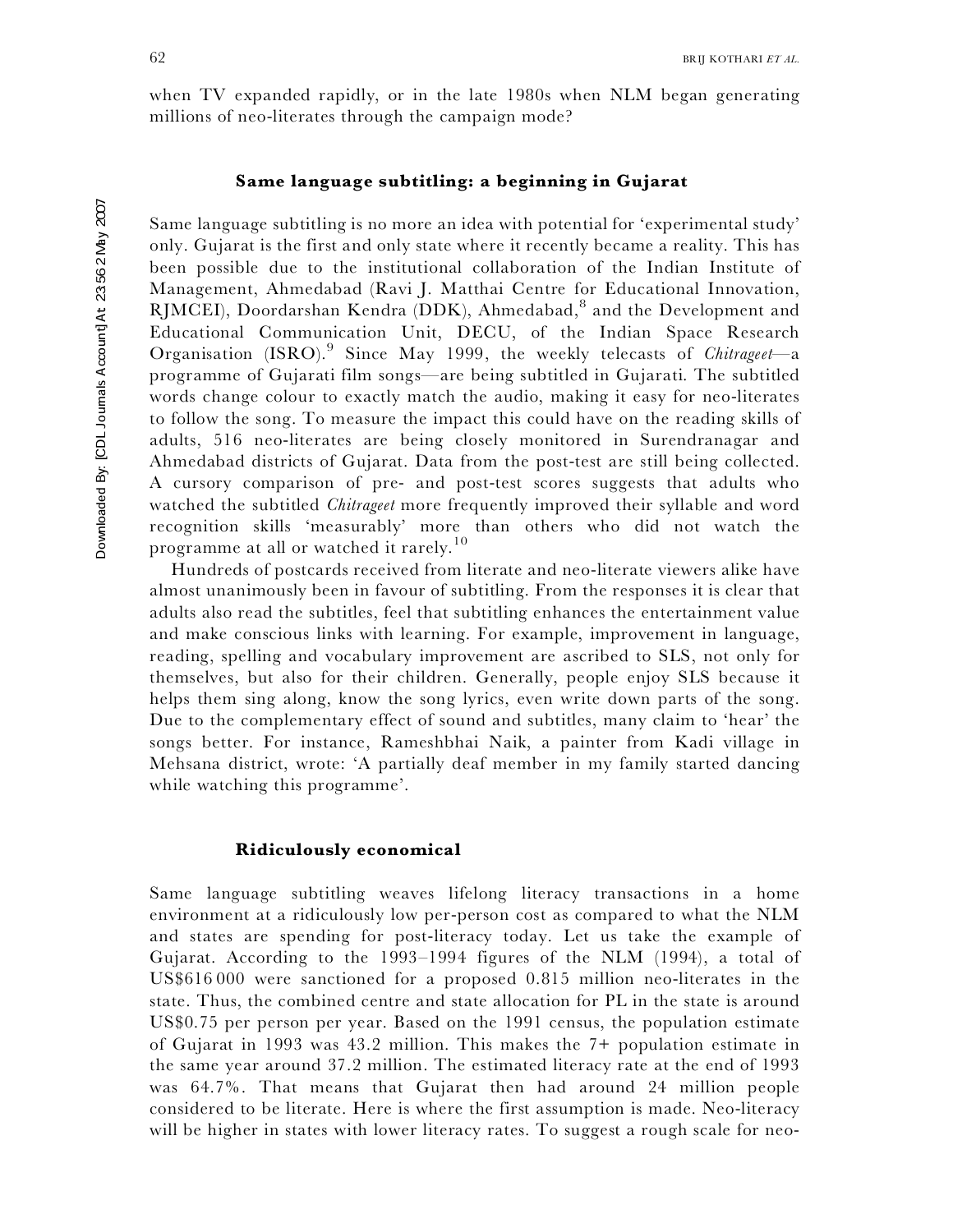Downloaded By: [CDL Journals Account] At: 23:56 2 May 2007

Downloaded By: [CDL Journals Account] At 23:56 2 May 2007

| <i>State</i>   |                                         | Post Literacy Projects                | Subtitling on TV |                           |                                       |               |
|----------------|-----------------------------------------|---------------------------------------|------------------|---------------------------|---------------------------------------|---------------|
|                | Government<br>expenditure<br>(PP/Annum) | Neo-literate<br>coverage<br>(million) | $\frac{0}{0}$    | Expenditure<br>(PP/Annum) | Neo-literate<br>coverage<br>(million) | $\sqrt[0]{0}$ |
| Andhra Pradesh | 1.50                                    | 1.158                                 | 5.6              | 0.0043                    | 7.266                                 | 35            |
| Gujarat        | 0.75                                    | 0.331                                 | 2.4              | 0.0066                    | 4.903                                 | 35            |
| Karnataka      | 1.55                                    | 0.678                                 | 4.5              | 0.0061                    | 5.272                                 | 35            |
| Madhya Pradesh | 2.75                                    | 0.002                                 | 0.0              | 0.0043                    | 7.335                                 | 35            |
| Maharashtra    | 1.00                                    | 0.417                                 | 1.4              | 0.0030                    | 10.500                                | 35            |
| Orissa         | 0.25                                    | 0.185                                 | 1.8              | 0.0091                    | 3.517                                 | 35            |
| Rajasthan      | 3.61                                    | 0.035                                 | 0.3              | 0.0068                    | 4.743                                 | 35            |
| Tamil Nadu     | 1.61                                    | 0.868                                 | 4.7              | 0.0050                    | 6.489                                 | 35            |
| West Bengal    | 1.27                                    | 0.522                                 | 2.2              | 0.0039                    | 8.267                                 | 35            |
| Hindi Belt     |                                         |                                       |                  | 0.0007                    | 42.689                                | 35            |

**Table 6. Comparison of expenditure (US\$) and coverage (million).**

literacy, in a state with 100% literacy, 30% of the 'literate' population is assumed to be neo-literate. In a state with 50% literacy, 70% of the 'literate' population is assumed to be neo-literate. Thus, at the end of 1993, 58% of the 'literate' or 14 million can be thought to have been neo-literate. Of the 0.815 million neoliterates enrolled in PL programmes in Gujarat, only 0.331 million participate. Hence, the state PL initiatives covered only 2.4% of the state's neo-literate population at a US\$0.75 per person per year cost (Table 6).<sup>11</sup>

As mentioned earlier (Table 1), almost 50% of Indians have access to TV. Since neo-literates would tend to be in the lower income groups, it is a fair assumption that at least 35% of them have access to TV. In 1993, TV in Gujarat would have given at least 3.5 million neo-literates reading practice through SLS. The annual cost of subtitling one 30-minute programme of songs per week is approximately US\$23 000. With these figures, the cost of giving 35% of the neo-literates in Gujarat half an hour of reading practice comes to US\$0.0066 per person per year with SLS on TV (Table 6). This compares rather favourably with US\$0.75 per person per year for covering a mere 2.4% of the neo-literate population through PL centres. Besides, access to TV is rapidly increasing, it is a medium that has lifelong presence, and one can easily increase the frequency of SLSed song or even other programmes. Following a similar approach, cost comparisons of PL and SLS are given for selected states (Table 6).

The economics of SLS becomes more attractive in states with larger populations. In the Hindi belt (Bihar, MP, Rajasthan, UP and HP), which accounts for almost half the country's illiterates and neo-literates, SLS of one weekly episode of *Chitrahaar* would give weekly reading practice to over 42 million neo-literates (35%), at a lowly US\$0.0007/person/annum (three paise! (Indian coin)). In reality, many more people all over India (outside the Hindi belt) would also benefit. The maximum coverage of PL programmes in any given state is less than 5% of the estimated neo-literate population.

This is not to imply that the PL or CE programmes should stop. Non-formal classes, support for libraries, wall-papers, magazines and other reading material designed for neo-literates must not only continue but need to be strengthened.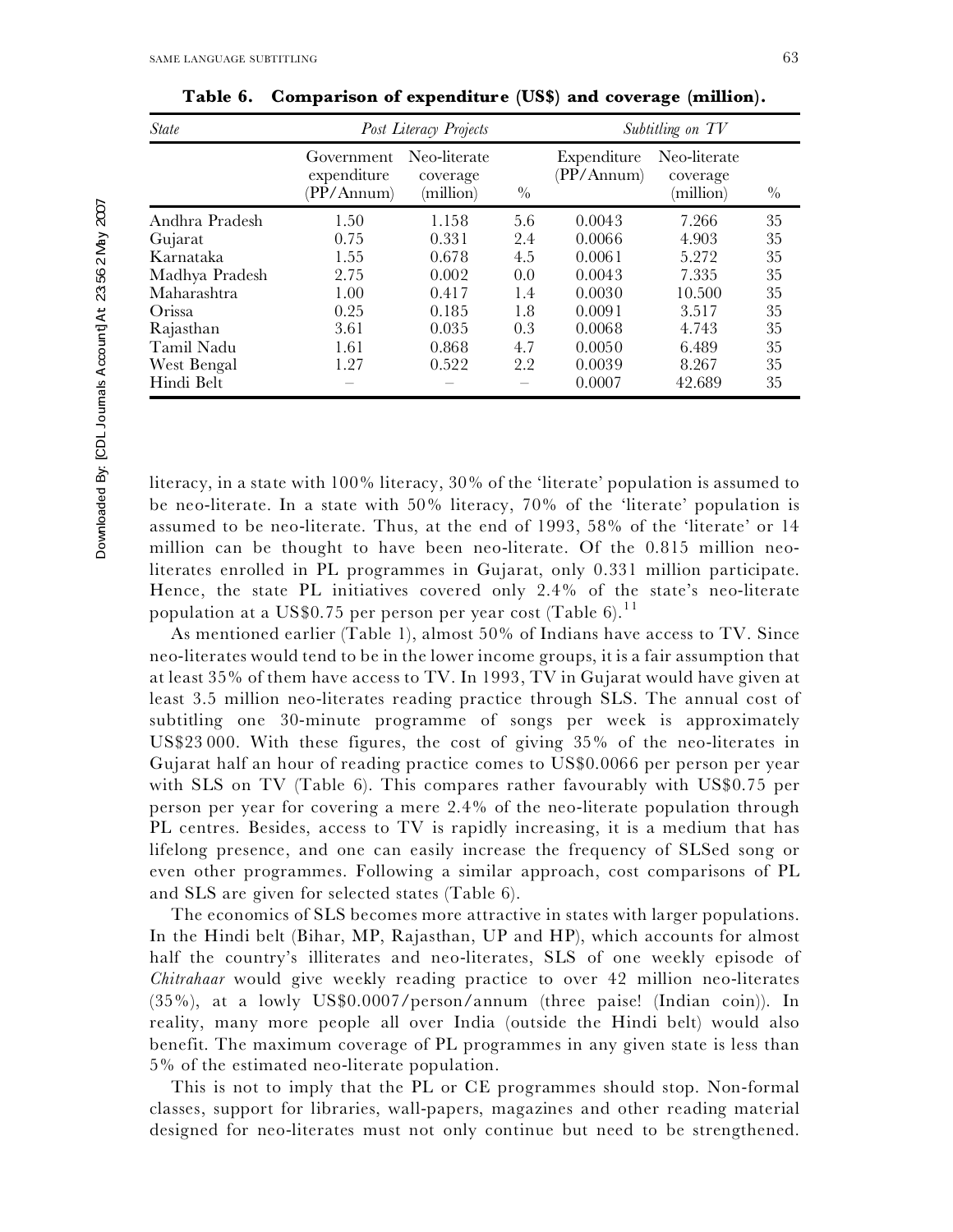However, relegating the mass media to a motivational role only is not recognizing the power of learning through subliminal processes. The same process on television that makes one buy a bar of soap can also be tapped to unleash household reading. Thus, organizations like the NLM could, for instance, launch a plethora of their own subtitled song programmes, nationally and in every state/ language. There is no reason why these programmes could not also be commercially profitable. Every channel already shows lots of song-programme clones (without subtitles) at a substantial profit. The NLM could also tie up with newspapers to bring out editions specially designed for neo-literates, and sold at an affordable cost. Clearly, the NLM needs to create an environment in which literacy transactions can occur habitually and automatically. For this, the mass media are not good, they are inevitable.

# **Conclusion**

The power of SLS lies in the fact that is it covertly educational and 'adds' to the entertainment value. While enhancing the entertainment value of popular song programmes, SLS simultaneously makes reading practice an incidental, automatic and sub-conscious process. The popularity of SLS has been established through the overwhelmingly positive viewer feedback from viewers in Gujarat. Now the important question is whether the weekly subtitled telecasts of *Chitrageet* also lead to mass-scale improvement in reading skills. Further, what secondary and indirect effects are there in terms of generating an interest and environment for reading? Patelbhai Jeetendra's comments (from Nanikadhi village in Mehsana District) provide a window on what may be happening:

The subtitles that you have added to *Chitrageet* will help the cause of literacy. I say so after noticing the behavioural change in my child. My son Parth is studying in grade I. Whenever *Chitrageet* is on, he tries to read the writing at the bottom. Because of this his interest in reading has also increased. It is my belief that many under-privileged children will also benefit. Now TV is in almost every household. In low-income neighbourhoods, even if there are a few TVs, people go there and watch this programme. They will learn a lot because they already like to sing Gujarati songs. They just don't know how the words are written.

The most effective context for the implementation of SLS, especially for neoliterates, is songs: film and folk songs, bhajans, ghazals and various other forms. This is not to suggest that it is not also effective in dialogue. However, songs provide some advantages that ordinary dialogue does not. There is widespread interest in knowing song lyrics. In songs one can anticipate the lyrics: repetition is inherent. Both these factors make it easier for the neo-literate viewer to follow along with the subtitles. Songs also come in a variety of speeds, presenting reading challenges for the whole range of literacy levels.

The target viewership of SLS on television is broad. It includes school-going children who can get out-of-school reinforcement, school drop-outs who can relearn eroded skills and the millions of adults who enthusiasticially picked up basic skills under the literacy campaigns but had few opportunities or perhaps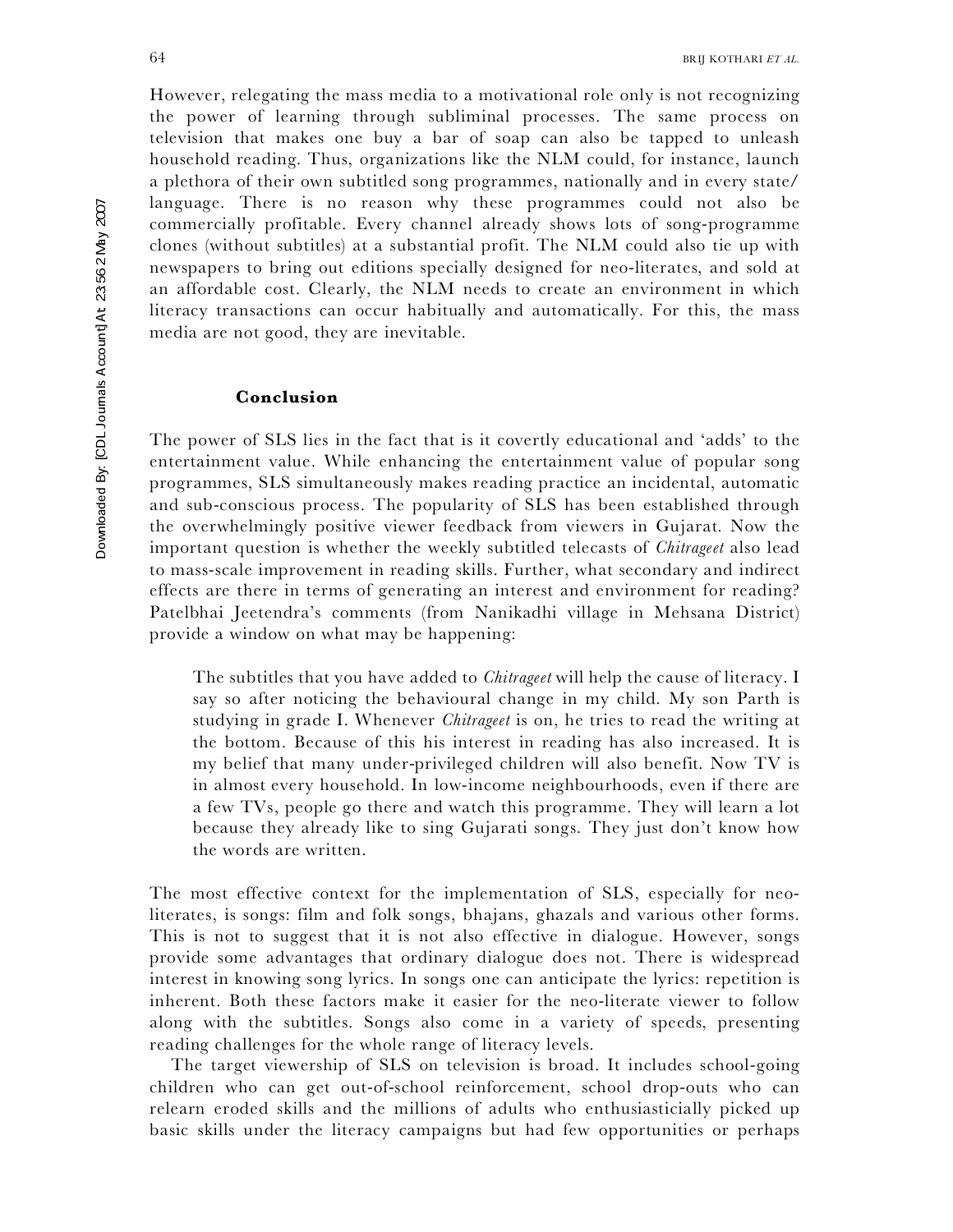lacked personal motivation to engage in regular practice. A major advantage of SLS is that it invites reading without dependence on personal motivation for 'literacy' practice. If SLS is dependent on anything, it is an interest in film songs and here the passion of one billion Indians is unquestionable. SLS can infuse the idiot box and the lives of millions of neo-literates with automatic reading practice. Now it is up to media and education policy makers in different states and at the centre, to release this simple and low-cost butterfly. The transformational butterfly-effect for literacy is not the writing on the wall, it is a subtitle on television.

# **Notes**

1. The article is based on a paper presented at the Third Asia Regional Literacy Forum, Beijing, China, 18–22 October 1999. The authors have benefited greatly from the anonymous reviewers' comments.

2. A semi or neo-literate person is defined here as someone who is at risk of literacy skill erosion and/or possible relapse into illiteracy.

3. Functional literacy is used simply to mean, the ability to independently draw information from the most common sources (e.g. newspapers, bus destination signs), articulate thoughts in writing (e.g. letters) and do basic arithmetic on paper to the extent necessary in everyday life.

4. http://www.infoindia.net/nlm/lit.htm, checked on 27 January 2000.

5. Funding for this experiment was provided by the Research & Publications Unit of the Indian Institute of Management, Ahmedabad.

6. *Chitrahaar* is the first film-song based television programme of its kind initiated by *Doordarshan*. Still very popular, it is a half-hour programme that is currently broadcast two times a week.

7. This experiment explores the acquisition of Hindi skills through Hindi film songs/subtitles, in Gujarati children studying in Gujarati medium schools. Hindi songs were chosen, not Gujarati, due to practical consid erations justifiable within the experimental context. Hindi songs with subtitles were readily available due to earlier efforts with subtitling directed at nationally telecast Hindi film song programmes. Hindi and Gujarati scripts (and languages) are quite similar yet different enough to ensure a sizeable sample of neo-literates in Hindi among those studying in Gujarati medium schools. This, in turn, facilitated the 'measurement' of improvement in reading skill. The choice of language also enabled an understanding of the impact of subtitled Hindi film songs on non-Hindi speaking states, at least those with not too dissimilar languages. Hindi is not only the language of the largest and most popular film song industry, the Hindi belt is home to nearly half the country's non- and neo-literate population. This is not to say, however, that a more intuitive first experiment would not have been to show Gujarati songs/subtitles to Gujarati speakers. In fact, such an experiment is now underway. Both approaches can offer different but equally relevant insights for the Indian context.

8. State Television for Gujarat.

9. At these institutions several people have shown tremendous initiative and encouragement. At DDK, one acknowledges Mr Satish Saxena, Director, and Nirali Joshi, Isu Desai and Urvish Dave. At DECU, Mr B. S. Bhatia, Director, and S. R. Joshi have contributed greatly.

10. Results from this experiment with adults are still to be analysed and will be reported in a separate publication. Hence, it cannot be argued convincingly at this stage that SLS will also contribute to the skill enhancement of adults.

11. US\$=Indian Rupees 48/- at present.

#### **References**

DOORDARSHAN (1999) Annual Report Doordarshan '99 (New Delhi).

D' YDEWALLE, G., PRAET, C., VERFAILLIE, K. and RENSBERGEN, J. VAN (1991) Watching subtitled television. *Communication Research*, 18(5), 650–666.

KOTHARI, B. (1998) Film songs as continuing education: same language subtitling for literacy. *Economic and Political Weekly*, 33(39), 2507–2510.

KOTHARI, B. (1999) Same language subtitling: integrating post literacy development and popular culture on televison. *Media and Technology for Human Resource Development*, 11(3), 111–119.

KOTHARI, B. (2000) Same language subtitling on Indian television: harnessing the power of popular culture for literacy. In K. Wilkins (ed) *Redeveloping Communication for Social Change: Theory, Practice and Power* (New York: Rowman & Littlefield), pp. 135–146.